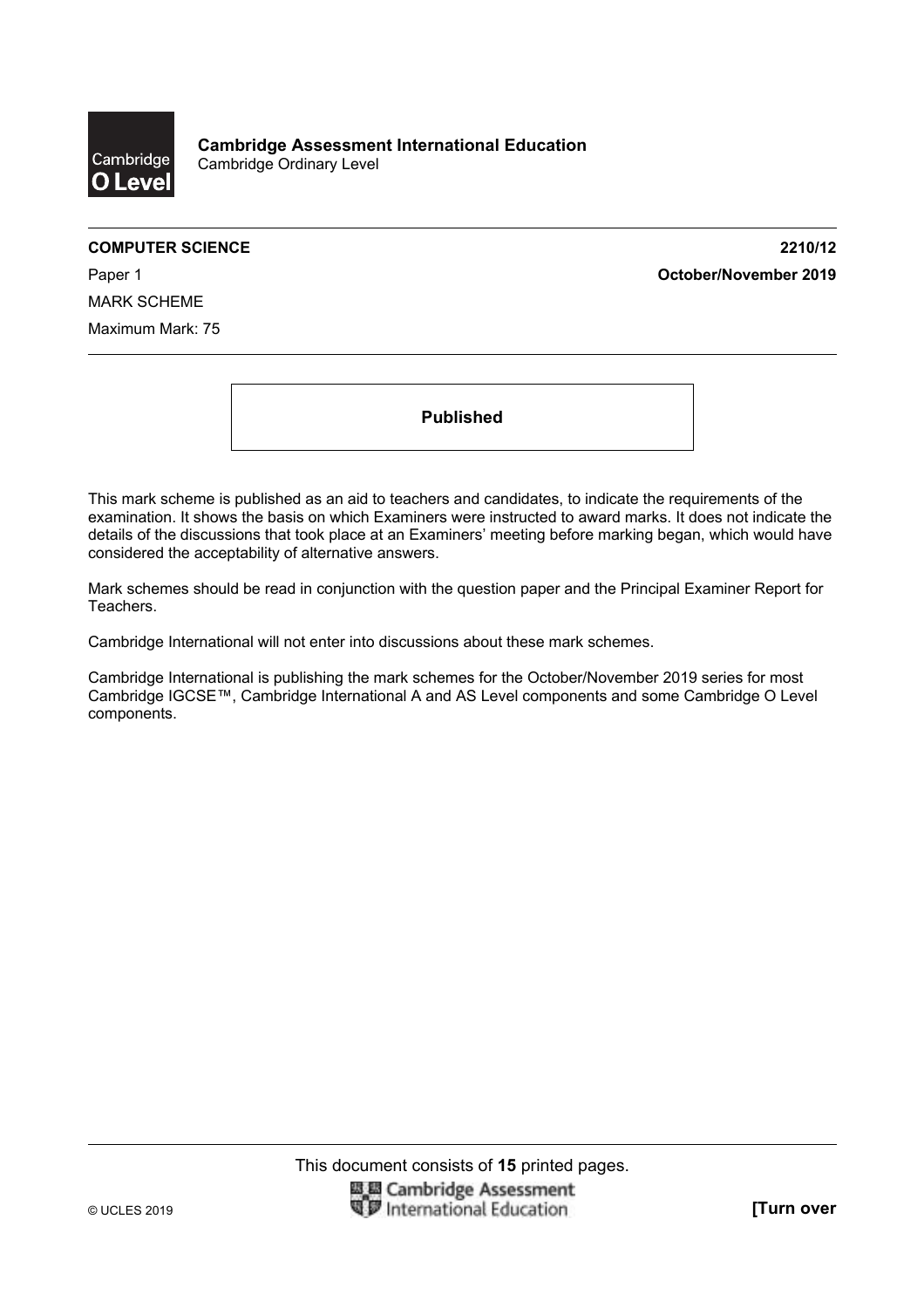### **Generic Marking Principles**

These general marking principles must be applied by all examiners when marking candidate answers. They should be applied alongside the specific content of the mark scheme or generic level descriptors for a question. Each question paper and mark scheme will also comply with these marking principles.

#### GENERIC MARKING PRINCIPLE 1:

Marks must be awarded in line with:

- the specific content of the mark scheme or the generic level descriptors for the question
- the specific skills defined in the mark scheme or in the generic level descriptors for the question
- the standard of response required by a candidate as exemplified by the standardisation scripts.

GENERIC MARKING PRINCIPLE 2:

Marks awarded are always **whole marks** (not half marks, or other fractions).

GENERIC MARKING PRINCIPLE 3:

Marks must be awarded **positively**:

- marks are awarded for correct/valid answers, as defined in the mark scheme. However, credit is given for valid answers which go beyond the scope of the syllabus and mark scheme, referring to your Team Leader as appropriate
- marks are awarded when candidates clearly demonstrate what they know and can do
- marks are not deducted for errors
- marks are not deducted for omissions
- answers should only be judged on the quality of spelling, punctuation and grammar when these features are specifically assessed by the question as indicated by the mark scheme. The meaning, however, should be unambiguous.

# GENERIC MARKING PRINCIPLE 4:

Rules must be applied consistently e.g. in situations where candidates have not followed instructions or in the application of generic level descriptors.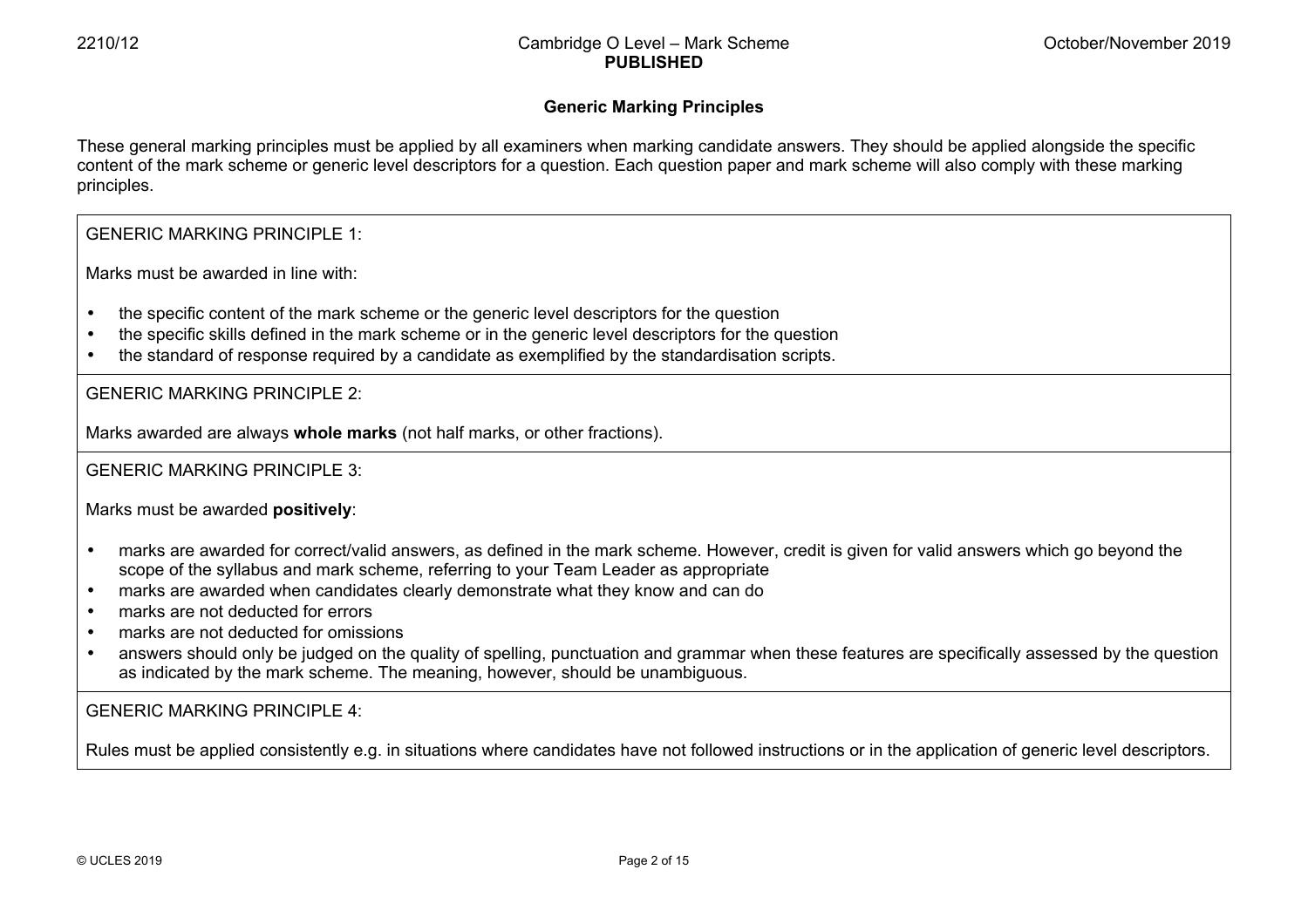# GENERIC MARKING PRINCIPLE 5:

Marks should be awarded using the full range of marks defined in the mark scheme for the question (however; the use of the full mark range may be limited according to the quality of the candidate responses seen).

# GENERIC MARKING PRINCIPLE 6:

Marks awarded are based solely on the requirements as defined in the mark scheme. Marks should not be awarded with grade thresholds or grade descriptors in mind.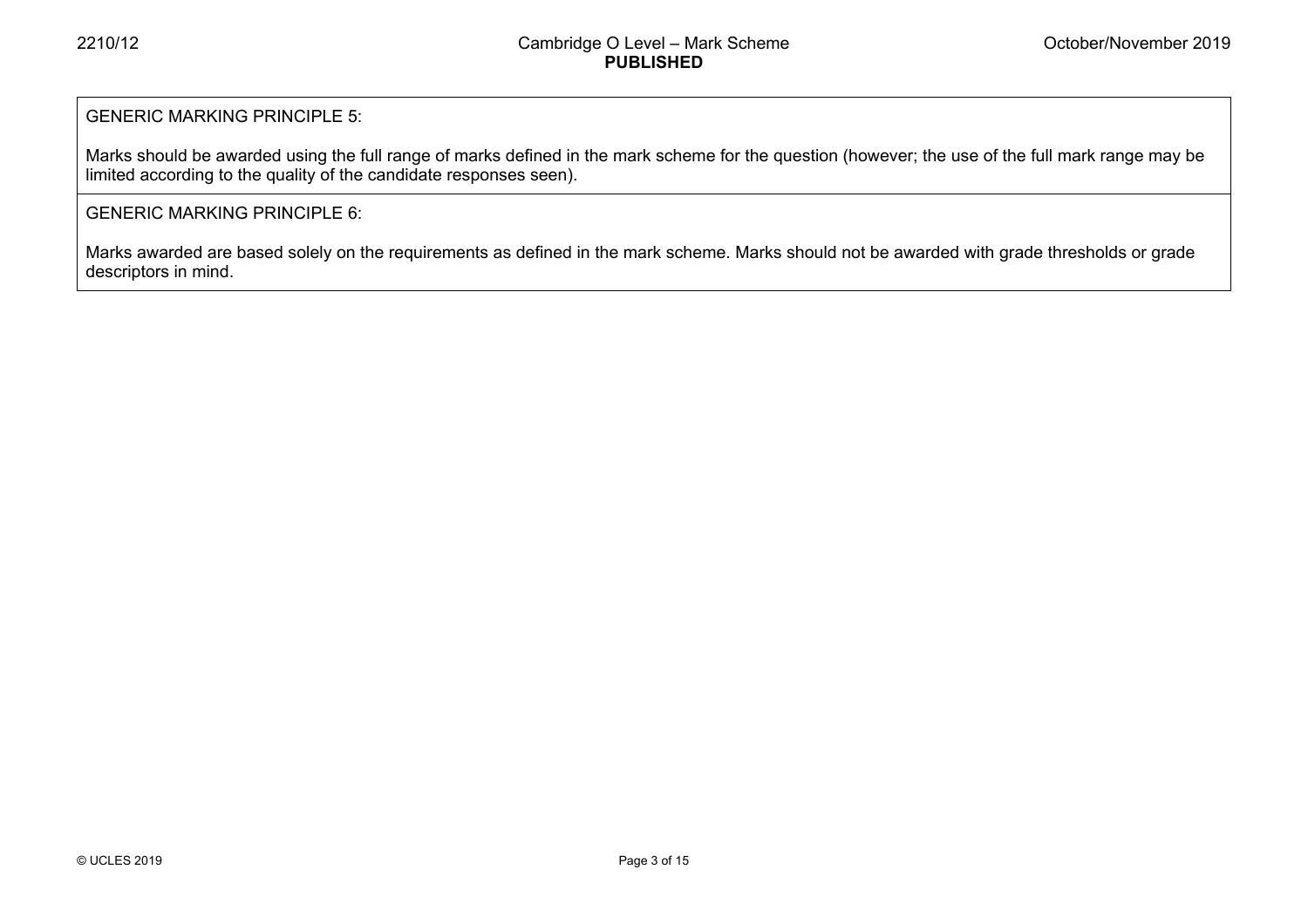| Question |                                       |                               |                                |
|----------|---------------------------------------|-------------------------------|--------------------------------|
|          | <b>One</b> mark for each correct tick |                               |                                |
|          | <b>Statement</b>                      | <b>True</b><br>$(\checkmark)$ | <b>False</b><br>$(\checkmark)$ |
|          | 25 kB is larger than 100 MB           |                               | $\checkmark$                   |
|          | 999 MB is larger than 50 GB           |                               | $\checkmark$                   |
|          | 3500 kB is smaller than 2 GB          | $\checkmark$                  |                                |
|          | 2350 bytes is smaller than 2 kB       |                               | $\checkmark$                   |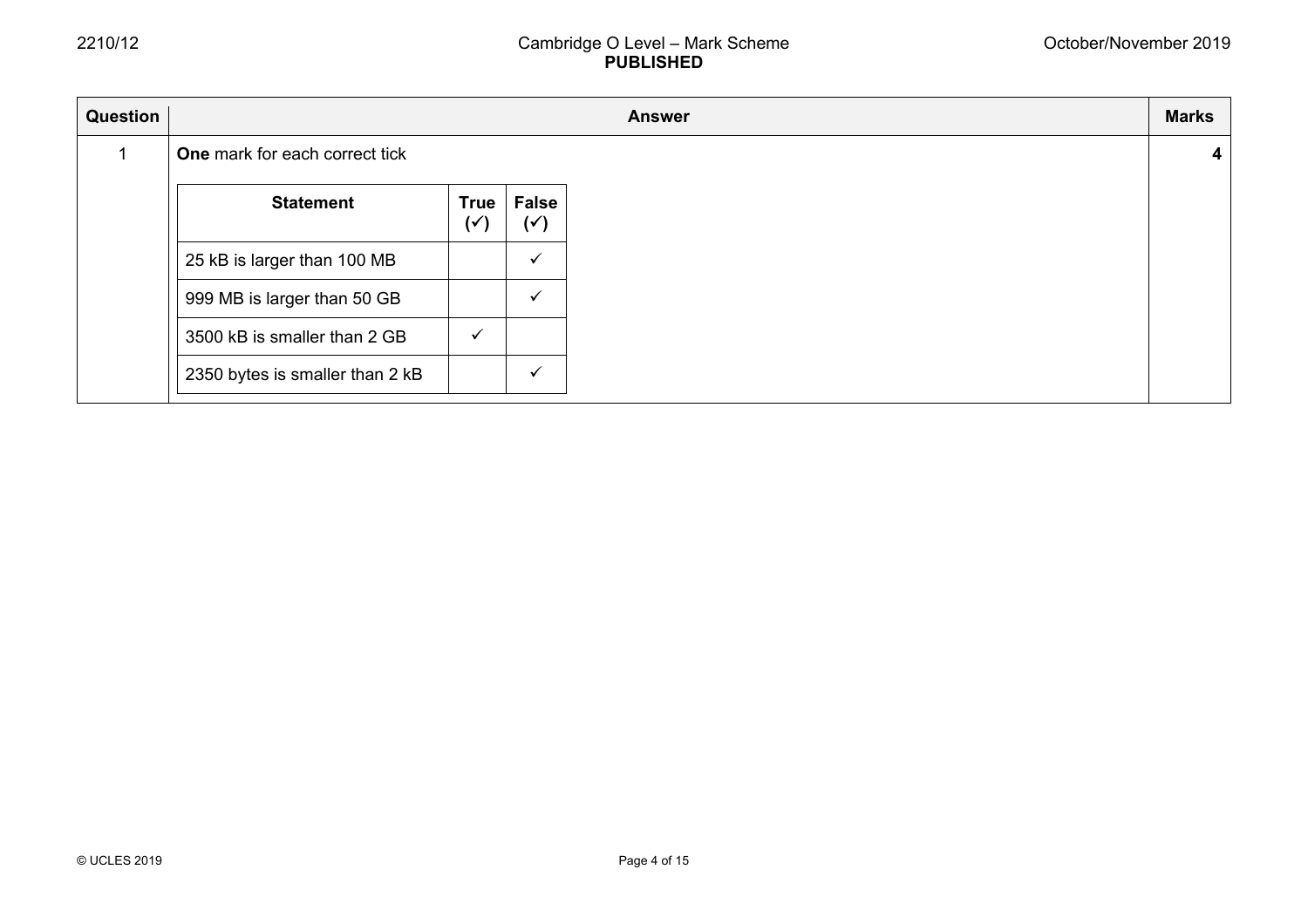| <b>Question</b> | <b>Answer</b>                                                                                                                                                                                                                                                                                                                                                                                                                                                                             | <b>Marks</b> |
|-----------------|-------------------------------------------------------------------------------------------------------------------------------------------------------------------------------------------------------------------------------------------------------------------------------------------------------------------------------------------------------------------------------------------------------------------------------------------------------------------------------------------|--------------|
| 2               | Four from:<br>Arithmetic and logic unit (ALU)<br>Memory address register (MAR)<br>$\bullet$<br>Memory data register (MDR) // Memory buffer register (MBR)<br>$\bullet$<br>Accumulator (ACC)<br>٠<br>Immediate Access Store (IAS)<br>$\bullet$<br>Main memory // RAM<br>$\bullet$<br>Program counter (PC)<br>٠<br>Current instruction register (CIR)<br>Address bus<br>Data bus<br>Control bus<br>$\bullet$<br>Input device<br>$\bullet$<br>Output device<br>٠<br>Secondary storage device |              |

| Question | <b>Answer</b>                                                                                                                              | <b>Marks</b> |
|----------|--------------------------------------------------------------------------------------------------------------------------------------------|--------------|
| 3(a)     | <b>One from:</b><br>Continuous data // by description<br>Non-discrete data // by description<br>By example, e.g. data such as a sound wave | 1.           |
| 3(b)     | <b>One from:</b><br>Discrete data that has only two values<br>By example, e.g. binary data / 1's and 0's                                   | 1.           |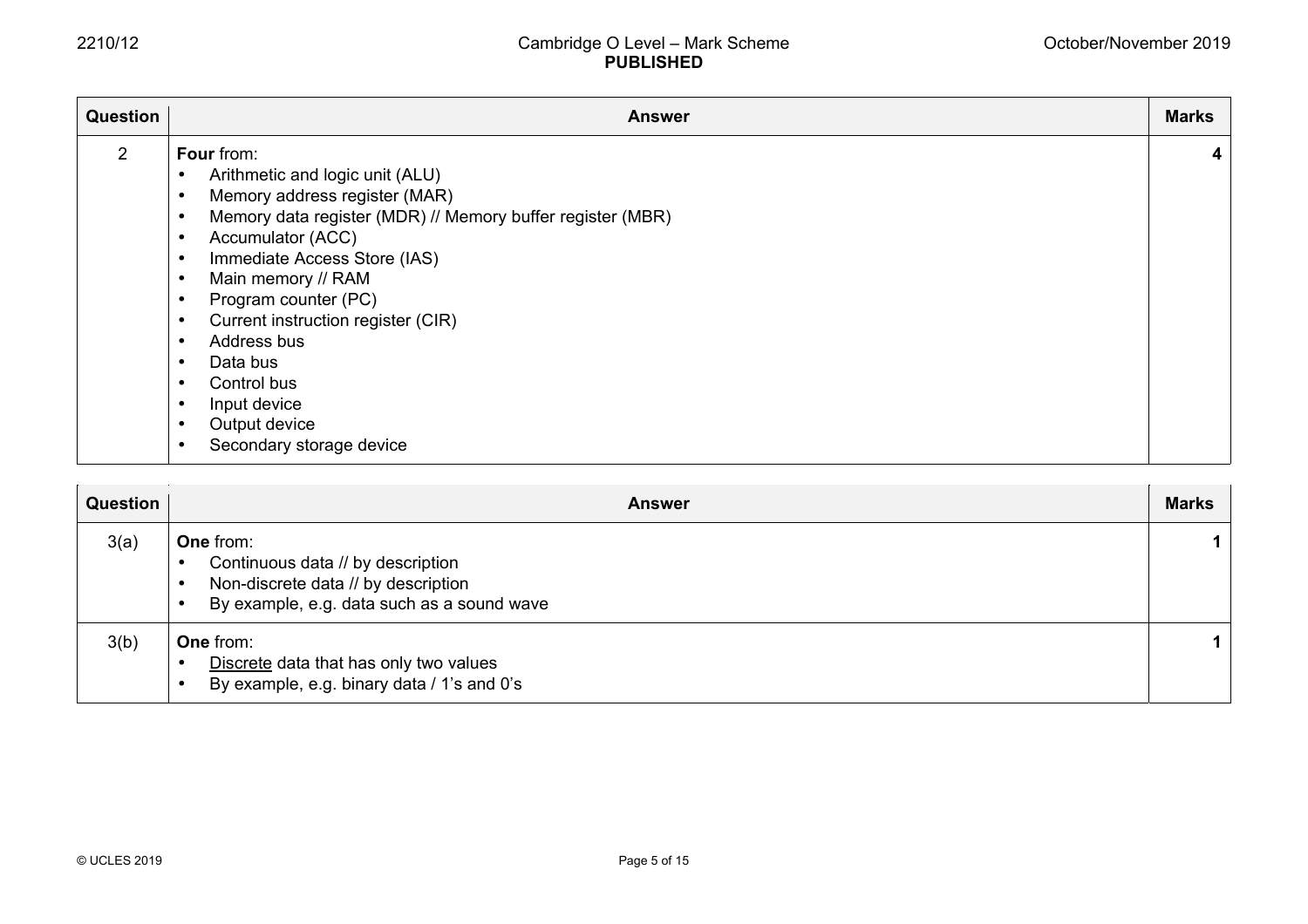| Question | <b>Answer</b> |                       |   |  |   |   |   |   | <b>Marks</b> |  |
|----------|---------------|-----------------------|---|--|---|---|---|---|--------------|--|
| 4(a)     | 52            |                       |   |  |   |   |   |   |              |  |
| 4(b)     |               |                       | 0 |  | 0 | 0 | 0 | 0 |              |  |
| 4(c)     |               | It is multiplied by 4 |   |  |   |   |   |   |              |  |

| <b>Question</b> | <b>Answer</b>                                                                                                                                                                                                                                                                                                                                                                       | <b>Marks</b> |
|-----------------|-------------------------------------------------------------------------------------------------------------------------------------------------------------------------------------------------------------------------------------------------------------------------------------------------------------------------------------------------------------------------------------|--------------|
| 5(a)            | <b>Four</b> from:<br>A compression algorithm is used<br>Discards any unnecessary sounds<br>using perceptual musical shaping<br>such as removing background noise / sounds humans can't hear // or other suitable example<br>Reduces sample size / resolution // by example<br>Reduces sample rate // by example<br>$\bullet$<br>Sound is clipped<br>The data is permanently removed |              |
| 5(b)(i)         | <b>One from:</b><br>The file size will be smaller than lossless<br>Requires less storage space<br>Requires less time to transmit                                                                                                                                                                                                                                                    |              |
| 5(b)(ii)        | <b>One from:</b><br>The quality of the sound will be reduced<br>The original file cannot be restored                                                                                                                                                                                                                                                                                |              |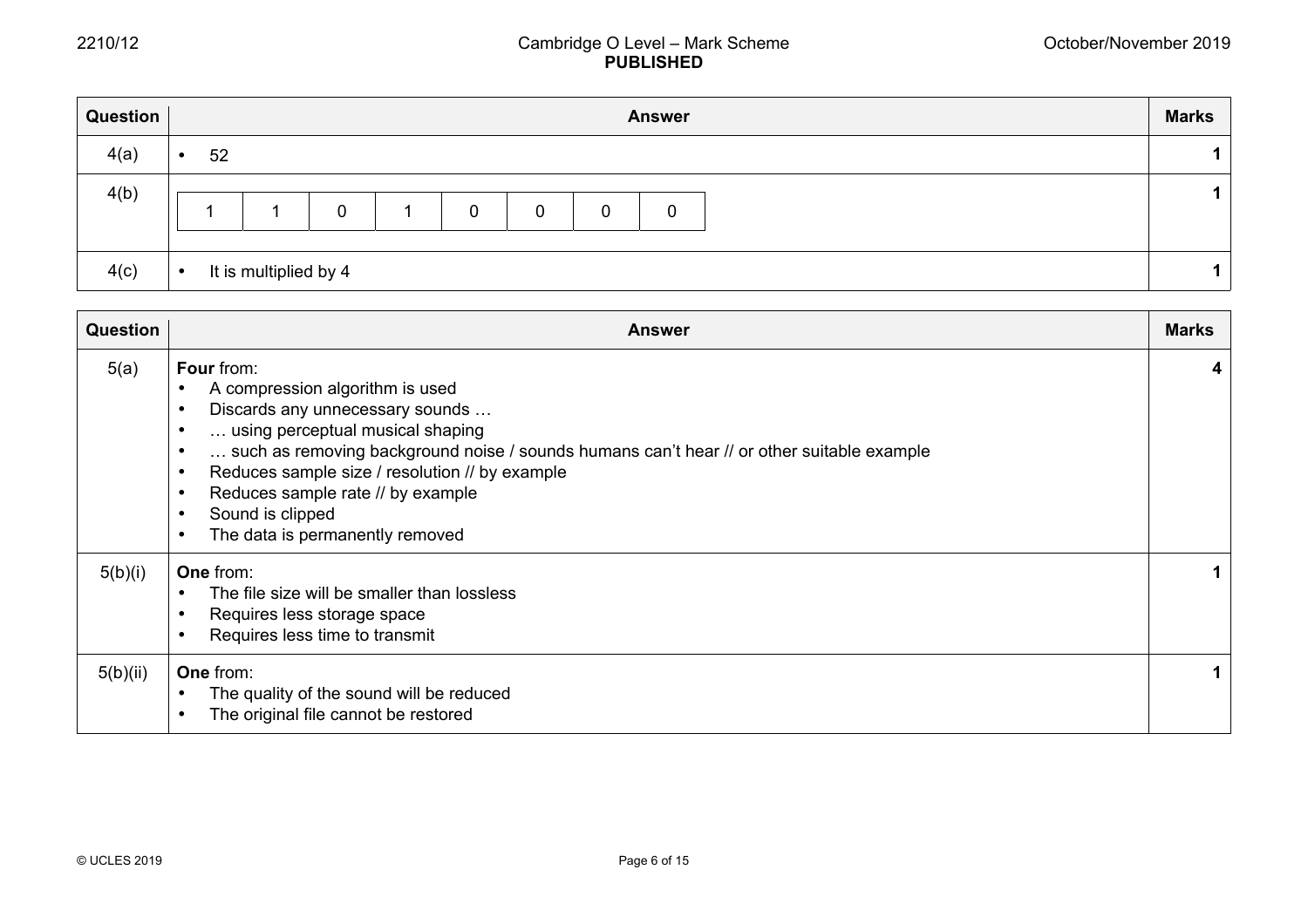| <b>Question</b> | <b>Answer</b>                                                                                                                                                                                                                                                                                                                                                                                                                                                                                                                                               | <b>Marks</b> |
|-----------------|-------------------------------------------------------------------------------------------------------------------------------------------------------------------------------------------------------------------------------------------------------------------------------------------------------------------------------------------------------------------------------------------------------------------------------------------------------------------------------------------------------------------------------------------------------------|--------------|
| 5(c)(i)         | Four from:<br>Musical Instrument Digital Interface file<br>Stores a set of commands / instructions for how the sound should be played<br>Does not store the actual sounds<br>$\bullet$<br>Data in the file has been recorded using digital instruments<br>Specifies pitch of the note // specifies the note to be played<br>$\bullet$<br>Specifies when each note plays and stops playing // Specifies key on/off<br>$\bullet$<br>Specifies duration of the note<br>Specifies volume of the note<br>Specifies the tempo<br>Specifies the type of instrument | 4            |
| 5(c)(ii)        | Four from:<br>It uses a single wire<br>$\bullet$<br>therefore, it is cheaper to manufacture / buy / install<br>therefore, less likely to have interference // no crosstalk<br>therefore, can be used over longer distances<br>$\bullet$<br>Data is sent a bit at a time<br>$\bullet$<br>therefore, less chance of data being skewed // data is received in order<br>$\bullet$<br>Transmission can be synchronised<br>$\bullet$<br>can reduce rate of errors                                                                                                 | 4            |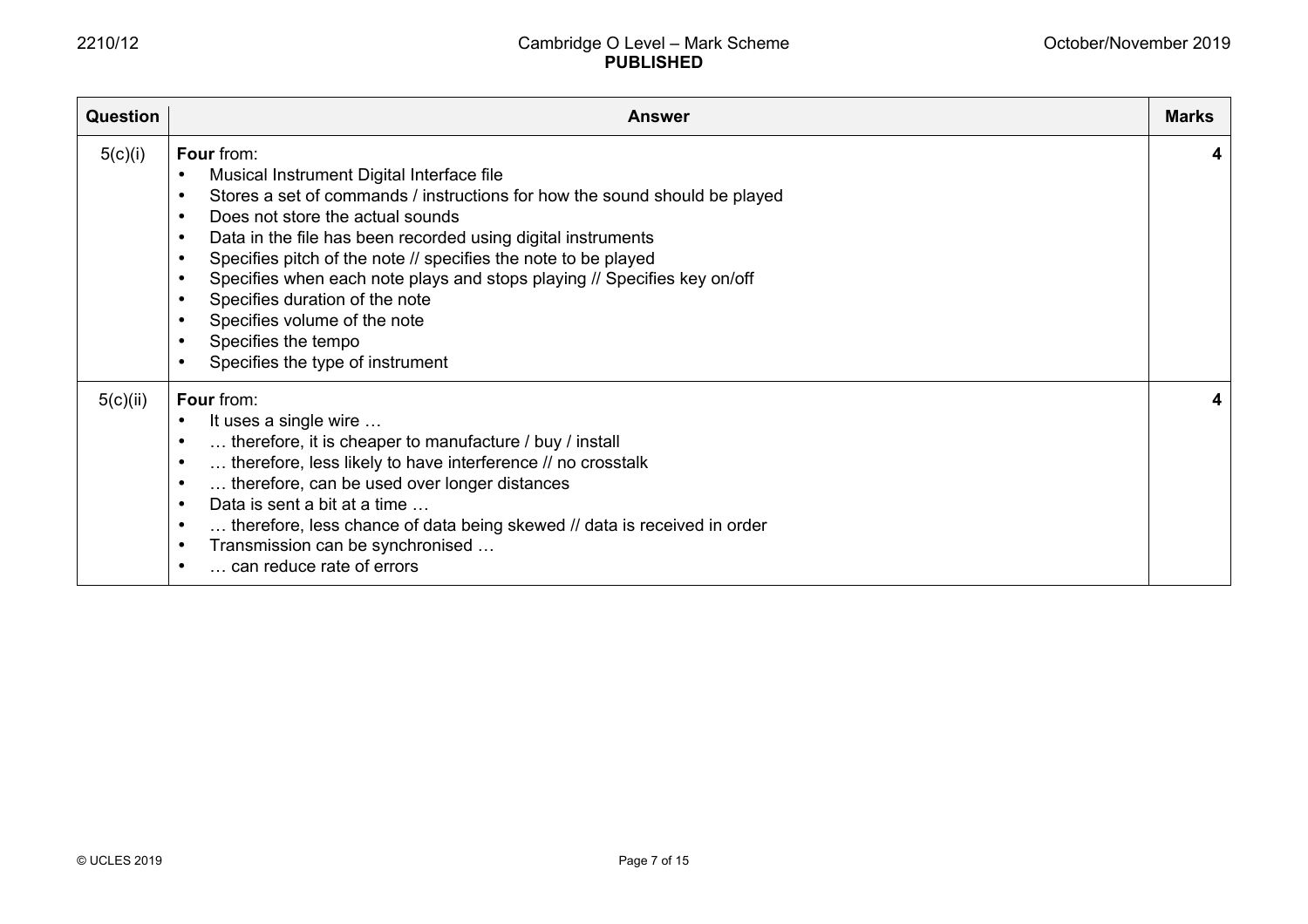| Question |                                                                             | <b>Answer</b>                      |                              |
|----------|-----------------------------------------------------------------------------|------------------------------------|------------------------------|
| 6        | <b>One</b> mark for each correct tick                                       |                                    |                              |
|          | <b>Statement</b>                                                            | <b>Resistive</b><br>$(\checkmark)$ | Capacitive<br>$(\checkmark)$ |
|          | This touch screen has multi-touch capabilities                              |                                    |                              |
|          | This touch screen cannot be used whilst wearing gloves                      |                                    |                              |
|          | This touch screen is made up of two layers with a small<br>space in between |                                    |                              |
|          | This touch screen uses the electrical properties of the<br>human body       |                                    |                              |
|          | This touch screen is normally cheaper to manufacture                        |                                    |                              |
|          | This touch screen has a quicker response time                               |                                    |                              |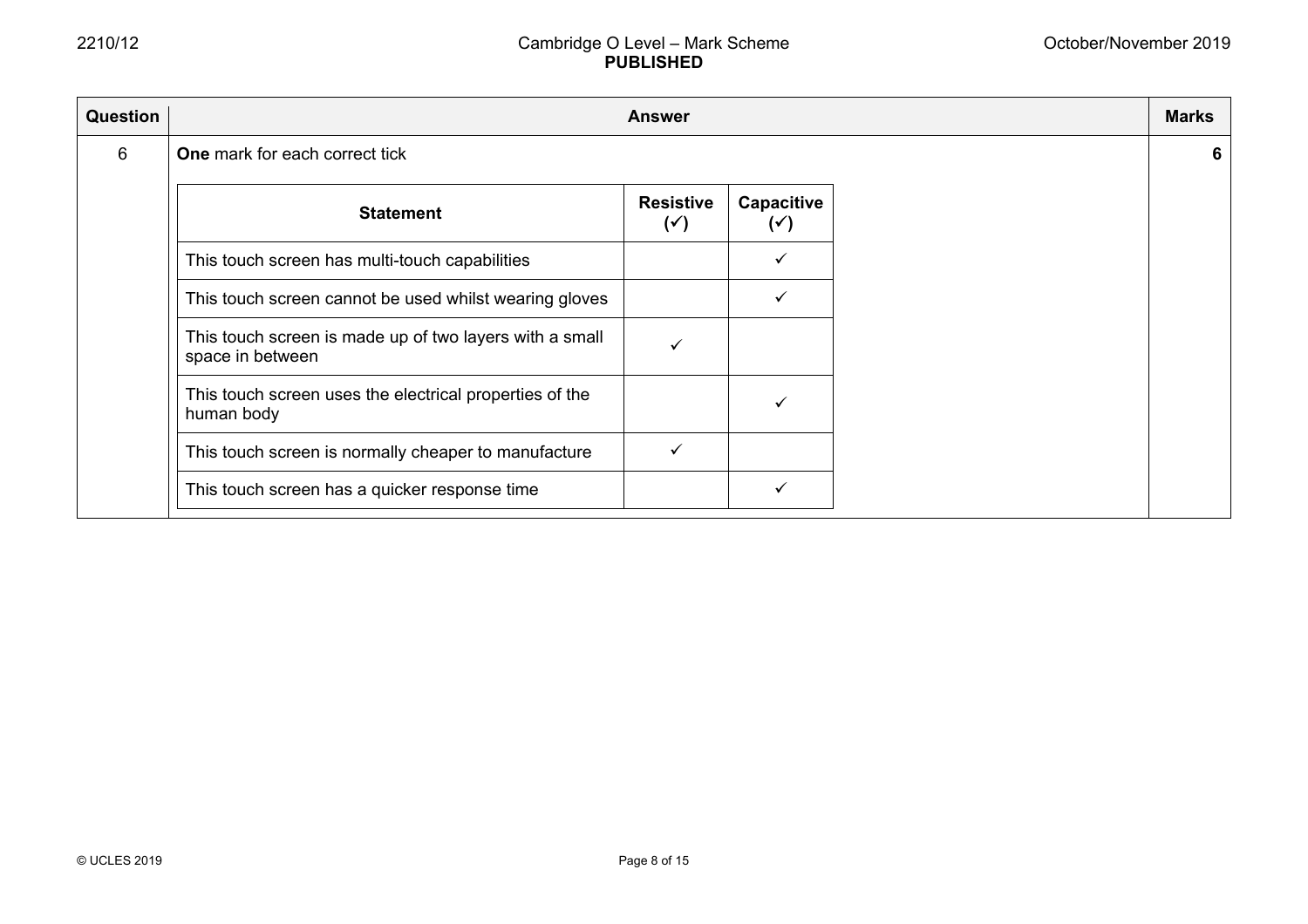| Question | <b>Answer</b>                                                                                                                                                                                                                                                                                                                                                                                                                                                                                                                                                                                                                                                                                                           | <b>Marks</b> |
|----------|-------------------------------------------------------------------------------------------------------------------------------------------------------------------------------------------------------------------------------------------------------------------------------------------------------------------------------------------------------------------------------------------------------------------------------------------------------------------------------------------------------------------------------------------------------------------------------------------------------------------------------------------------------------------------------------------------------------------------|--------------|
| 7(a)     | Four from:<br>Membrane / matrix / circuit board present at base of keys<br>A key is pressed that presses a switch<br>$\bullet$<br>When a key is pressed it completes a circuit // changes the current in a circuit<br>$\bullet$<br>The location of the keypress is calculated<br>$\bullet$<br>An index of characters is searched to find the corresponding keypress<br>$\bullet$<br>Each character has an ASCII / Unicode value<br>$\bullet$<br>The ASCII / Unicode value has a binary value<br>$\bullet$<br>Keypress generates an interrupt<br>Each character / keypress is added to a buffer to wait to be processed<br>$\bullet$<br>The binary can then be processed by the CPU to action the key press<br>$\bullet$ | 4            |
| 7(b)     | Three from:<br>Display a web page<br>$\bullet$<br>Sends a request to the web server<br>$\bullet$<br>Receives data from web server<br>$\bullet$<br><b>Translates HTML files</b><br>Processes client-side script, e.g. JavaScript<br>$\bullet$<br>Store favourites<br>$\bullet$<br>Store history<br>$\bullet$<br>Navigation forward and backward<br>$\bullet$<br>Check security<br>$\bullet$<br>Store / access cookies<br>$\bullet$<br>Find specific text within a web page<br>$\bullet$<br>Downloading file from the web<br>$\bullet$<br>Allows a homepage<br>$\bullet$<br>Allows multiple tabs / web pages to be opened<br>$\bullet$<br>Stores data in its cache                                                        | 3            |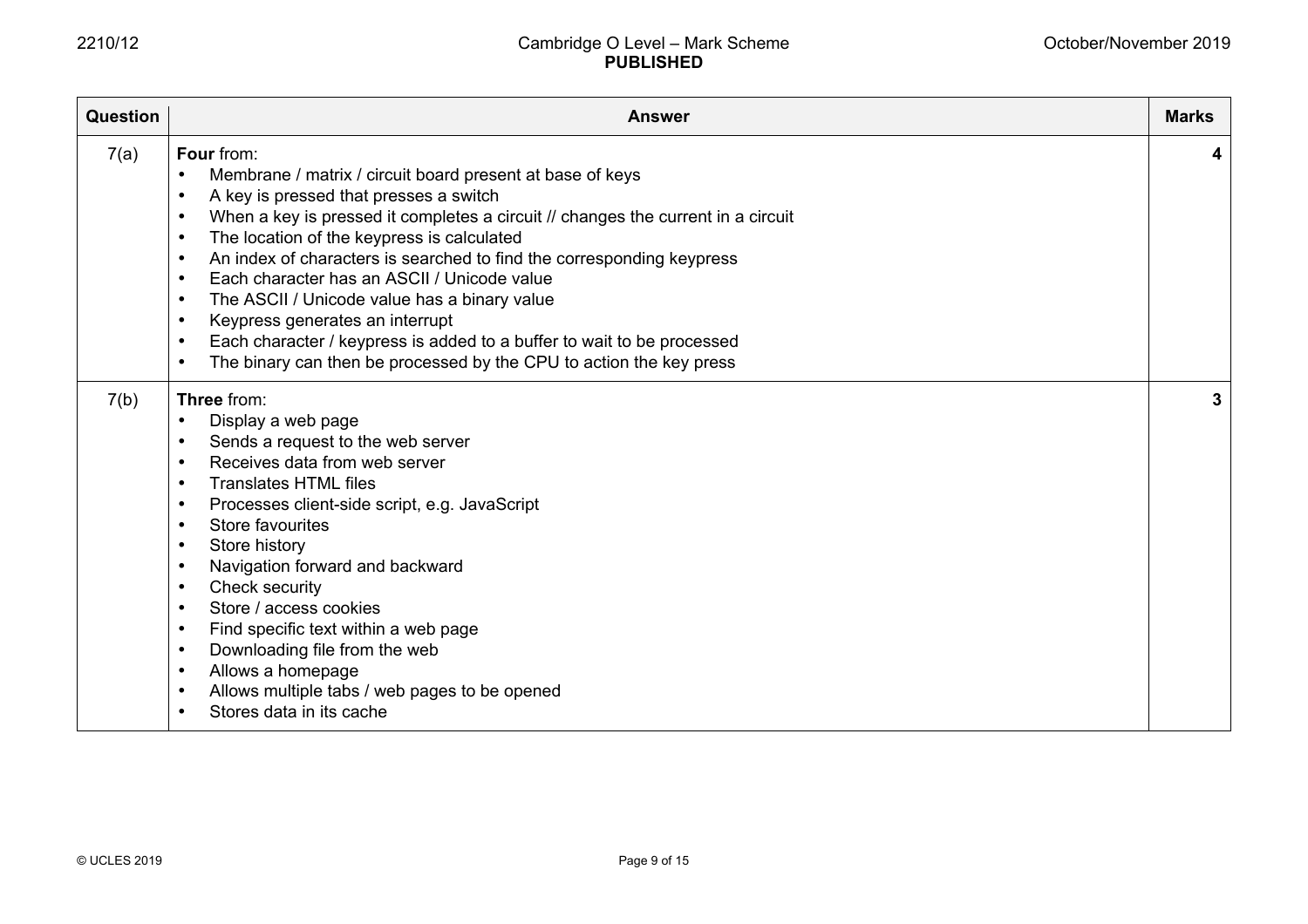| Question | <b>Answer</b>                                                                                                                                                                                                            | <b>Marks</b> |
|----------|--------------------------------------------------------------------------------------------------------------------------------------------------------------------------------------------------------------------------|--------------|
| 7(c)     | <b>Three from:</b><br>Hypertext Transfer Protocol Secure // It is a protocol<br>that is a set of rules/standards<br>Secure version of <b>HTTP</b><br>Secure website // secures data<br>Uses TLS / SSL<br>Uses encryption | 3            |

| Question | <b>Answer</b>                                                                                                                                                                     | <b>Marks</b> |
|----------|-----------------------------------------------------------------------------------------------------------------------------------------------------------------------------------|--------------|
| 8(a)     | $X = 1$ if (A is 1 XOR C is 1) OR (B is 1 NAND C is NOT 1)<br>$X = (A XOR C) OR (B NAND NOTC)$<br><b>One</b> mark for each bullet:<br>$(A \ XOR C)$<br><b>OR</b><br>(B NAND NOTC) | 3            |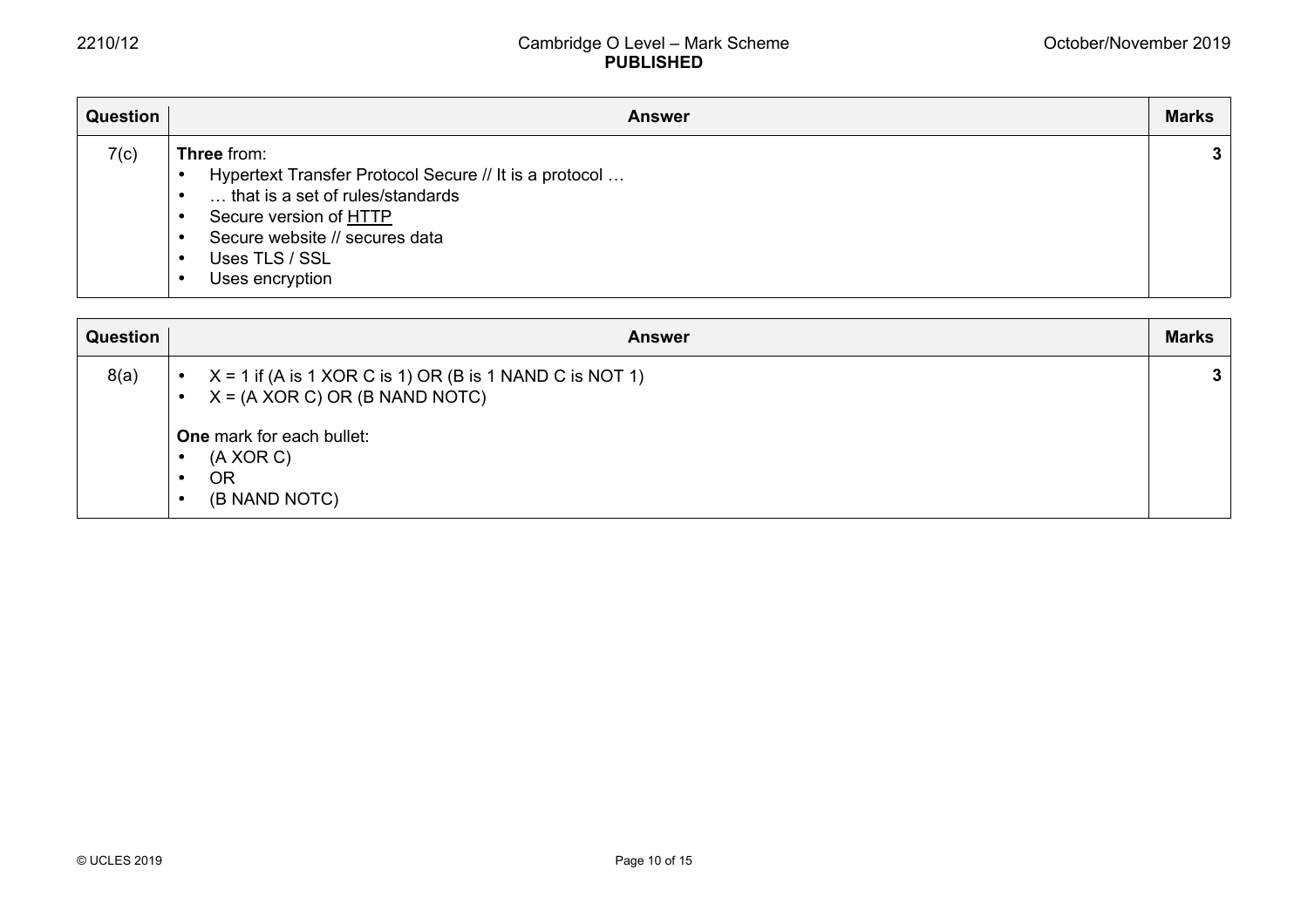| Question |             |                |                | <b>Answer</b>                                                                                                                                             |                           | <b>Marks</b>            |
|----------|-------------|----------------|----------------|-----------------------------------------------------------------------------------------------------------------------------------------------------------|---------------------------|-------------------------|
| 8(b)     |             |                |                | Four marks for 8 correct outputs<br>Three marks for 6 or 7 correct outputs<br>Two marks for 4 or 5 correct outputs<br>One mark for 2 or 3 correct outputs |                           | $\overline{\mathbf{4}}$ |
|          | A           | B              | $\mathbf{C}$   | <b>Working space</b>                                                                                                                                      | $\boldsymbol{\mathsf{X}}$ |                         |
|          | 0           | $\overline{0}$ | $\overline{0}$ |                                                                                                                                                           | $\mathbf 1$               |                         |
|          | $\mathbf 0$ | $\mathbf 0$    |                |                                                                                                                                                           | $\blacktriangleleft$      |                         |
|          | 0           |                | $\mathbf 0$    |                                                                                                                                                           | $\mathbf 0$               |                         |
|          | 0           |                |                |                                                                                                                                                           | $\mathbf 1$               |                         |
|          |             | $\overline{0}$ | $\mathbf 0$    |                                                                                                                                                           | 1                         |                         |
|          |             | 0              |                |                                                                                                                                                           | $\blacktriangleleft$      |                         |
|          |             |                | $\mathbf 0$    |                                                                                                                                                           | 1                         |                         |
|          |             | 1              |                |                                                                                                                                                           | 1                         |                         |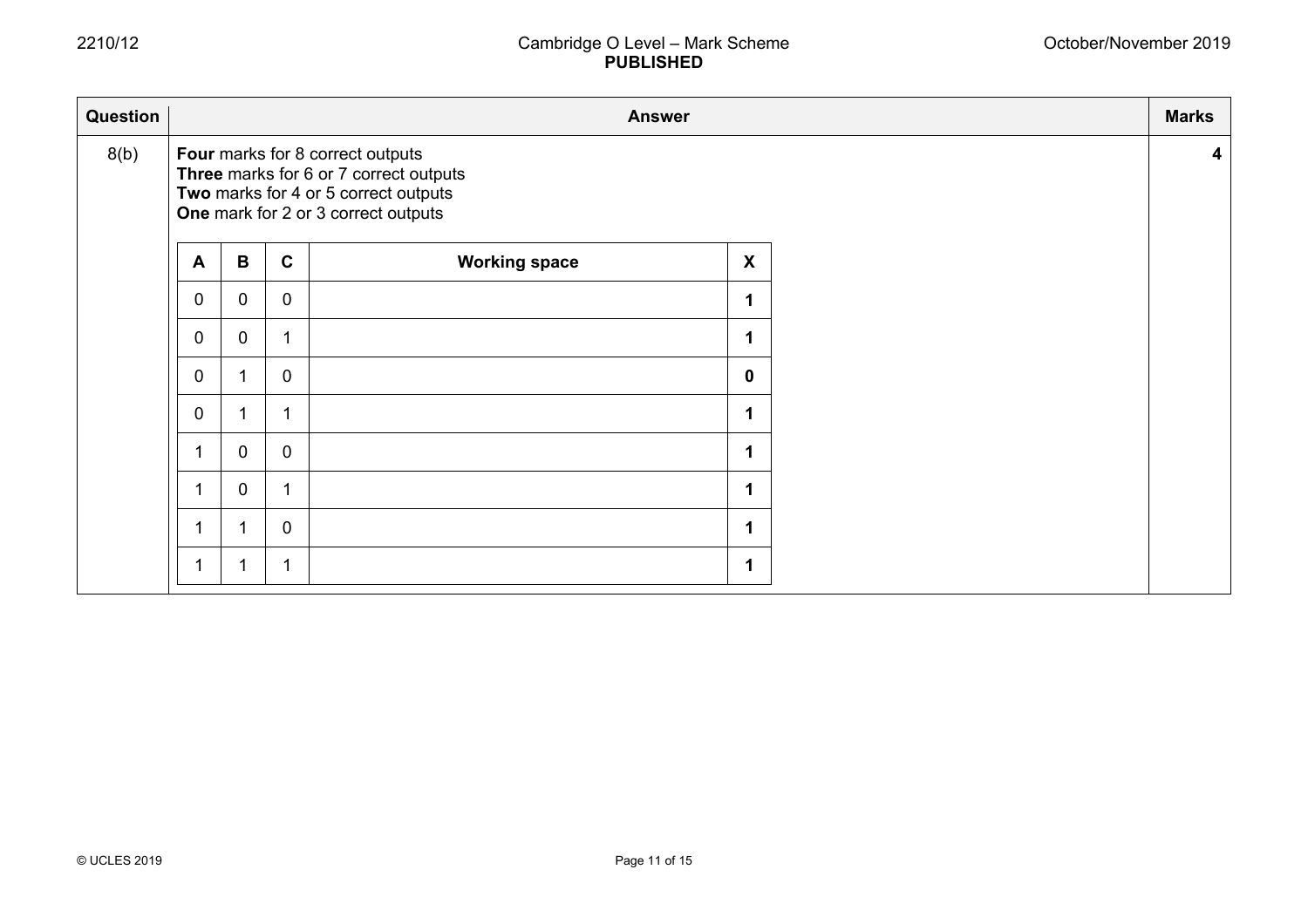| <b>Question</b> |                                                                                               | <b>Answer</b>     |                                | <b>Marks</b> |
|-----------------|-----------------------------------------------------------------------------------------------|-------------------|--------------------------------|--------------|
| 9(a)            | One mark per each correct tick                                                                |                   |                                |              |
|                 | <b>Statement</b>                                                                              | <b>True</b><br>(✓ | <b>False</b><br>$(\checkmark)$ |              |
|                 | Duplex data transmission can be either serial or<br>parallel                                  |                   |                                |              |
|                 | Duplex data transmission is when data is transmitted<br>both ways, but only one way at a time |                   |                                |              |
|                 | Duplex data transmission is always used to connect a<br>device to a computer                  |                   |                                |              |
|                 | Duplex data transmission is when data is transmitted<br>both ways at the same time            |                   |                                |              |
|                 | Duplex data transmission automatically detects any<br>errors in data                          |                   |                                |              |
| 9(b)            | Parallel data transmission                                                                    |                   |                                |              |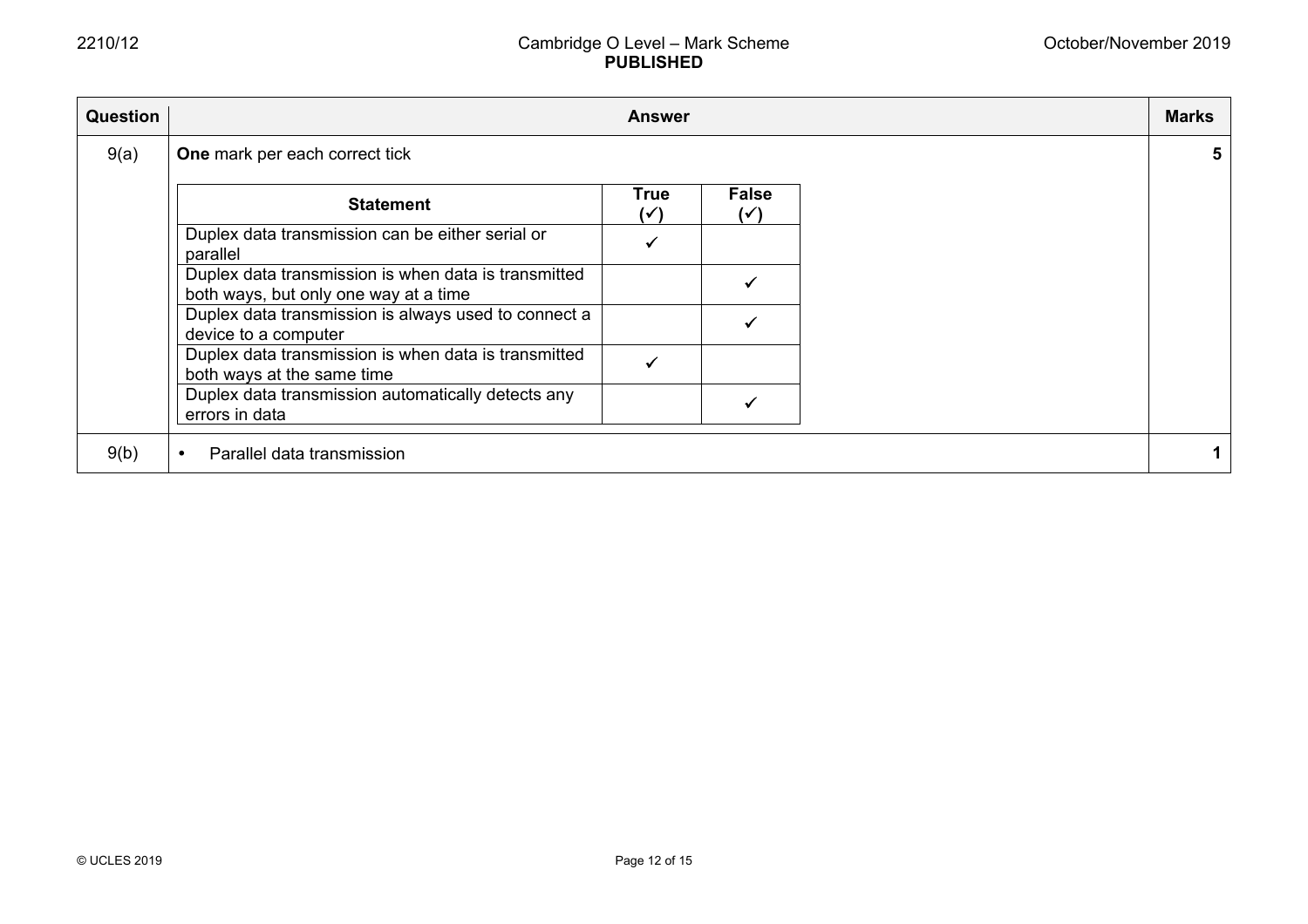| <b>Question</b> | <b>Answer</b>                                                                                                                                     | <b>Marks</b> |
|-----------------|---------------------------------------------------------------------------------------------------------------------------------------------------|--------------|
| 9(c)            | Four from (maximum two marks per benefit):<br>It is a universal standard<br>$\bullet$<br>so it is likely to be compatible with the computer       | 4            |
|                 | It can only be inserted one way<br>so there is less chance of connecting a device incorrectly                                                     |              |
|                 | It is a high-speed connection<br>$\bullet$<br>so data will be transmitted quicker                                                                 |              |
|                 | It uses serial transmission<br>$\bullet$<br>so it is cheaper to manufacture/buy<br>less chance of skewing / errors<br>$\bullet$                   |              |
|                 | It doesn't require a (wireless) network<br>$\bullet$<br>therefore, can be used if a network is down                                               |              |
|                 | It is backwards compatible<br>$\bullet$<br>so no additional technology is needed                                                                  |              |
|                 | It can power the device<br>$\bullet$<br>therefore no separate source of power is needed<br>$\bullet$                                              |              |
|                 | Drivers are automatically downloaded // device is automatically identified<br>$\bullet$<br>so no need to find them online / install them manually |              |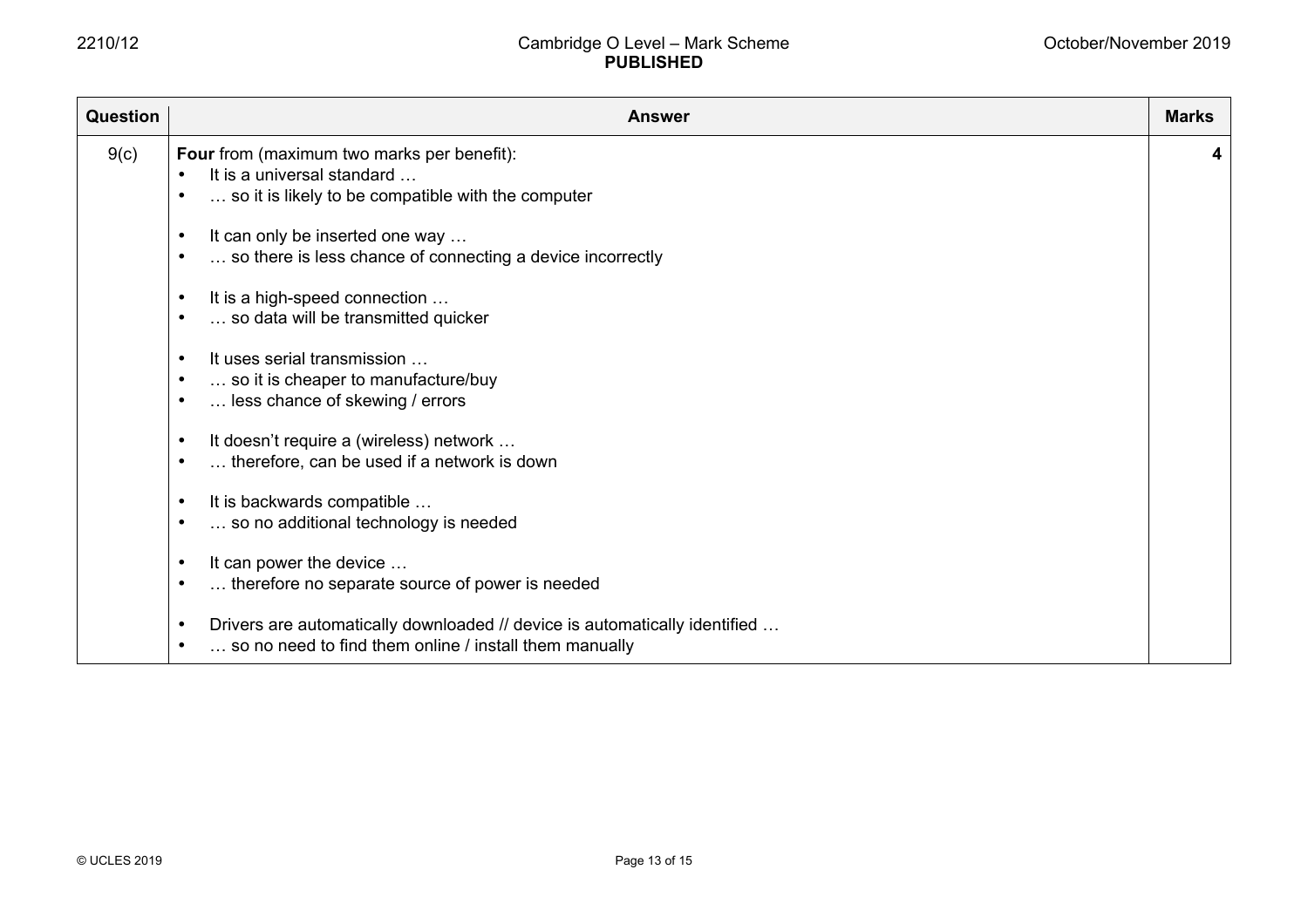| Question | <b>Answer</b>                                                                                                                                                                                                                                                                                                                                                                                                                                                                                                                                                                                                                                                                                                                                                                                                                                                            | <b>Marks</b> |
|----------|--------------------------------------------------------------------------------------------------------------------------------------------------------------------------------------------------------------------------------------------------------------------------------------------------------------------------------------------------------------------------------------------------------------------------------------------------------------------------------------------------------------------------------------------------------------------------------------------------------------------------------------------------------------------------------------------------------------------------------------------------------------------------------------------------------------------------------------------------------------------------|--------------|
| 10(a)    | Four from:<br>Validation method<br>$\bullet$<br>Used to check data entry<br>$\bullet$<br>Digit is calculated from data // by example<br>$\bullet$<br>Digit is appended / added to data<br>$\bullet$<br>Digit is recalculated when data has been input<br>$\bullet$<br>Digits are compared<br>$\bullet$<br>If digits are different, error is detected // If digits match, no error is detected<br>$\bullet$                                                                                                                                                                                                                                                                                                                                                                                                                                                               | 4            |
| 10(b)    | Six from (maximum three marks per security method):<br>Firewall<br>$\bullet$<br>Monitors the traffic<br>$\bullet$<br>Blocks any traffic that doesn't meet the criteria / rules<br>$\bullet$<br>(Strong) password // biometric<br>$\bullet$<br>Data cannot be accessed without the use of the password / bio data<br>$\bullet$<br>Prevent brute force attacks<br>$\bullet$<br>Encryption<br>$\bullet$<br>Data will be scrambled<br>$\bullet$<br>Key is required to decrypt the data<br>$\bullet$<br>If data is stolen it will be meaningless<br>$\bullet$<br>Physical security methods<br>$\bullet$<br>The physical security will need to be overcome<br>$\bullet$<br>This can help deter theft of the data<br>$\bullet$<br>Antispyware<br>$\bullet$<br>will remove any spyware from system<br>$\bullet$<br>will prevent data being relayed to a third party<br>$\bullet$ | 6            |